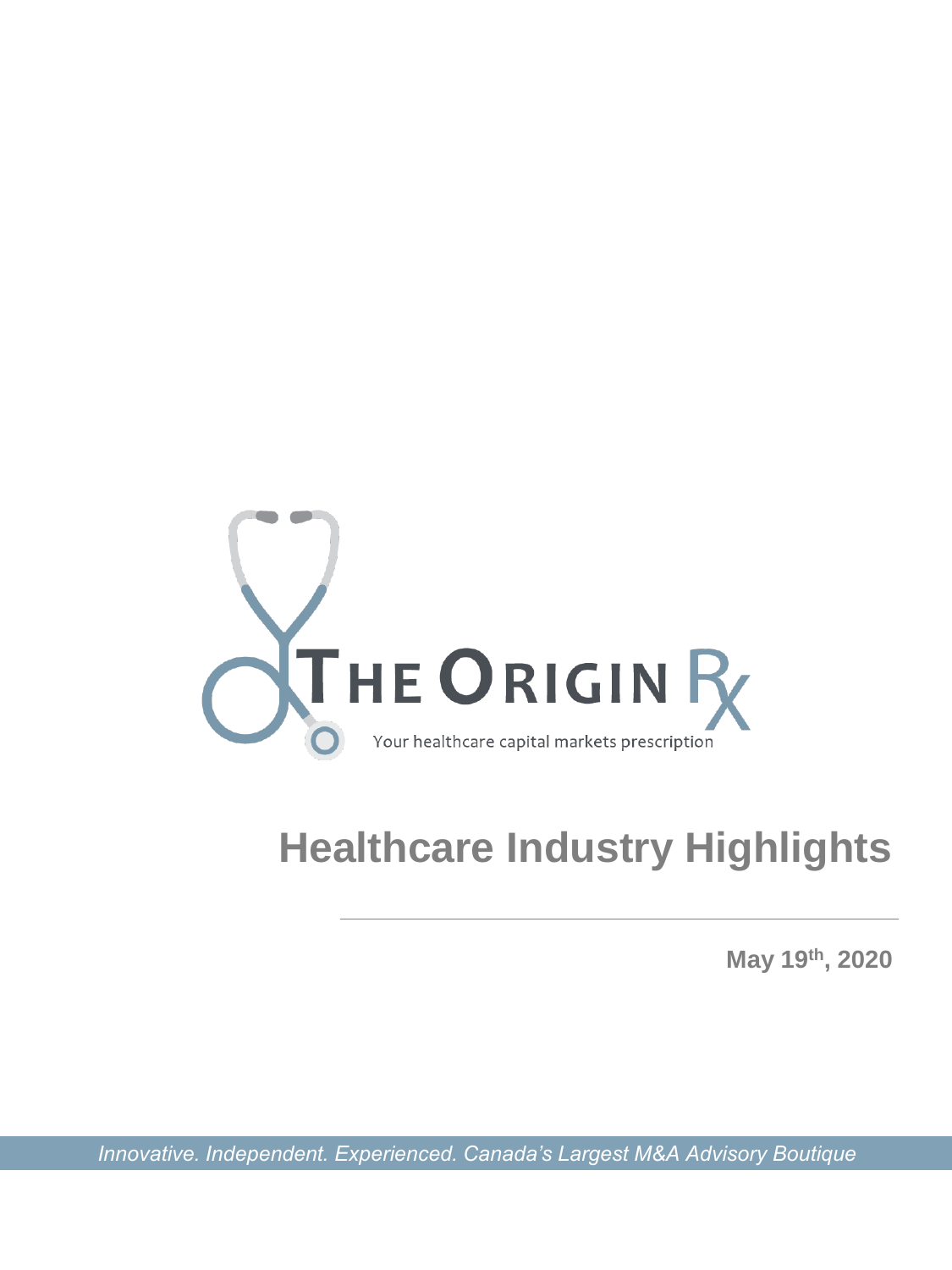

# **SNAPSHOT SERIES: IMPACT OF COVID-19 ON THE HEALTHCARE SECTOR**

**ADRIANNA CZORNYJ, PARTNER, PERSISTENCE CAPITAL PARTNERS** $PCP$ Persistence Capital Partners

*Persistence Capital Partners is Canada's only private equity fund exclusively focused on high growth opportunities in Canadian healthcare.*

• *Origin Merchant Partners: How has your portfolio been impacted by the COVID-19 shutdown?*

- **Adrianna Czornyj**: Across the portfolio, it is a mixed bag. Some companies are doing well through the shutdown, like our Rx Drug Mart pharmacies and our recently acquired Summit Veterinary Pharmacy, and some are not. Clinical business like dental practices have been hit a bit harder in the short term.
- But the healthcare sector is resilient. While some businesses may be temporarily closed in this environment, patients will eventually need to be seen. So the shutdown is just creating a backlog, which means that once we are able to reopen, we'll be able to ramp up quite quickly. For example, for safety we were amongst the earliest to close our national dermatology and medical spa business, Medspa Partners. However, the work of the team during the shutdown has resulted in significant sales of packages and bookings upon re-opening. This really differentiates health care from other industries.
- *OMP: Have there been any positive developments through the shutdown that will stick for the long-term?*
	- **AC***:* Virtual health is the most predominant; the pandemic forced change of epic proportions that would otherwise have taken years. This shift to virtual care has been so needed in the healthcare space from both a cost management and patient access perspective. Its accelerated adoption is beyond a silver lining because of the massive positive benefit for patients.
- *OMP: Do any specific examples come to mind?*
	- **AC***:* One of our companies, Anova, a fertility care provider, is a great example. Proper fertility care is very difficult to get outside major city centres. Introducing virtual care allows us to go into more rural or isolated areas, places where they don't have access to that type of care without significant travel. Now we're able to provide patients with virtual access to a fertility specialist, so that treatment protocols can be managed virtually by the fertility specialist, and supported locally by the patient's existing physician. There will still be one trip if the patient requires IVF, but that represents a significant reduction in travel, and facilitates fertility care for those that couldn't afford to access it previously. This is just one example of many, but provides a clear illustration of how virtual care increases patient access and reduces costs.

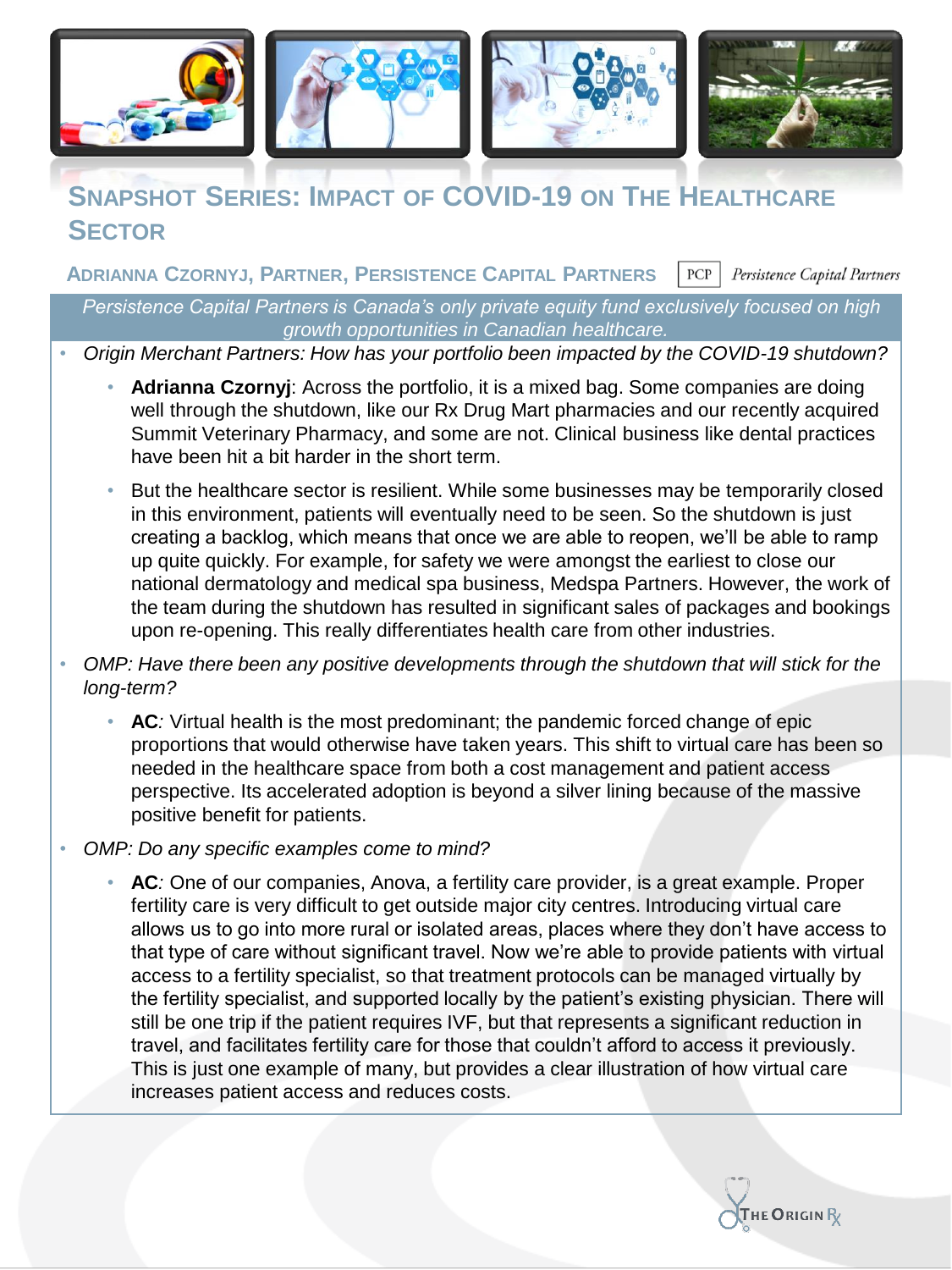

# **SNAPSHOT SERIES: IMPACT OF COVID-19 ON THE HEALTHCARE SECTOR (CONT'D)**

**DEBRA DOBSON, PARTNER, PELOTON CAPITAL MANAGEMENT**

*Peloton Capital Management is a private equity firm that uses a long-term investment philosophy and sector-focused strategy in building a portfolio of mid-market North American companies.*

- *Origin Merchant Partners: What has Peloton's experience been through the two months of shutdown?*
	- **Debra Dobson**: We're a new fund, with two investments one dental platform and the other a veterinary platform - and plenty of dry powder. We have had different experiences with each portfolio company.
	- There has been limited disruption in our vet business, as our clinics have remained open for urgent pet services. In contrast, our dental business has effectively been shut down, with limited emergency services. However, we were able to realize some benefit from the shutdown: pre-COVID, the dental clinic business was growing at a tremendous rate through acquisition. We've been using the pause to digest the acquisitions, and are working very closely with the management and clinic teams on value creation initiatives. The forced pause has allowed us to focus on our key processes to integrate our acquisitions more smoothly and quickly, and plan for future growth. And we're expecting the business to rebound quickly because of the essential nature of dental care.
- *OMP: How does the reopening look for you at Peloton?*
	- **DD***:* The reopening poses challenges. We are looking globally at what South Korea and other countries are doing - and learning what will work best to keep staff and patients safe. Dental clinics are currently reopening in Manitoba, Saskatchewan and Quebec, and BC is up next. In all of the reopened clinics, we've implemented protocols that include social distancing, increased use of PPE, expanded client communication, and a shift to manual cleaning methods to minimize aerosol spray.
	- Also, we see a need to educate patients about what protocols and procedures have been and will be in place to address infection prevention and control, so that they are comfortable to return to their doctor, dentist, or other health practitioner.
- *OMP: We hear a lot about investors hitting pause on new deals. What is Peloton's position?*
	- **DD**: We are looking at new opportunities and are absolutely willing to pull the trigger on a deal. Beyond the abrupt disruption, the fundamentals of healthcare and healthcare services haven't changed. If anything, it's more interesting, as we anticipate a demand for more services to move outside of hospitals to mitigate the virus and capacity risks.



PELOTON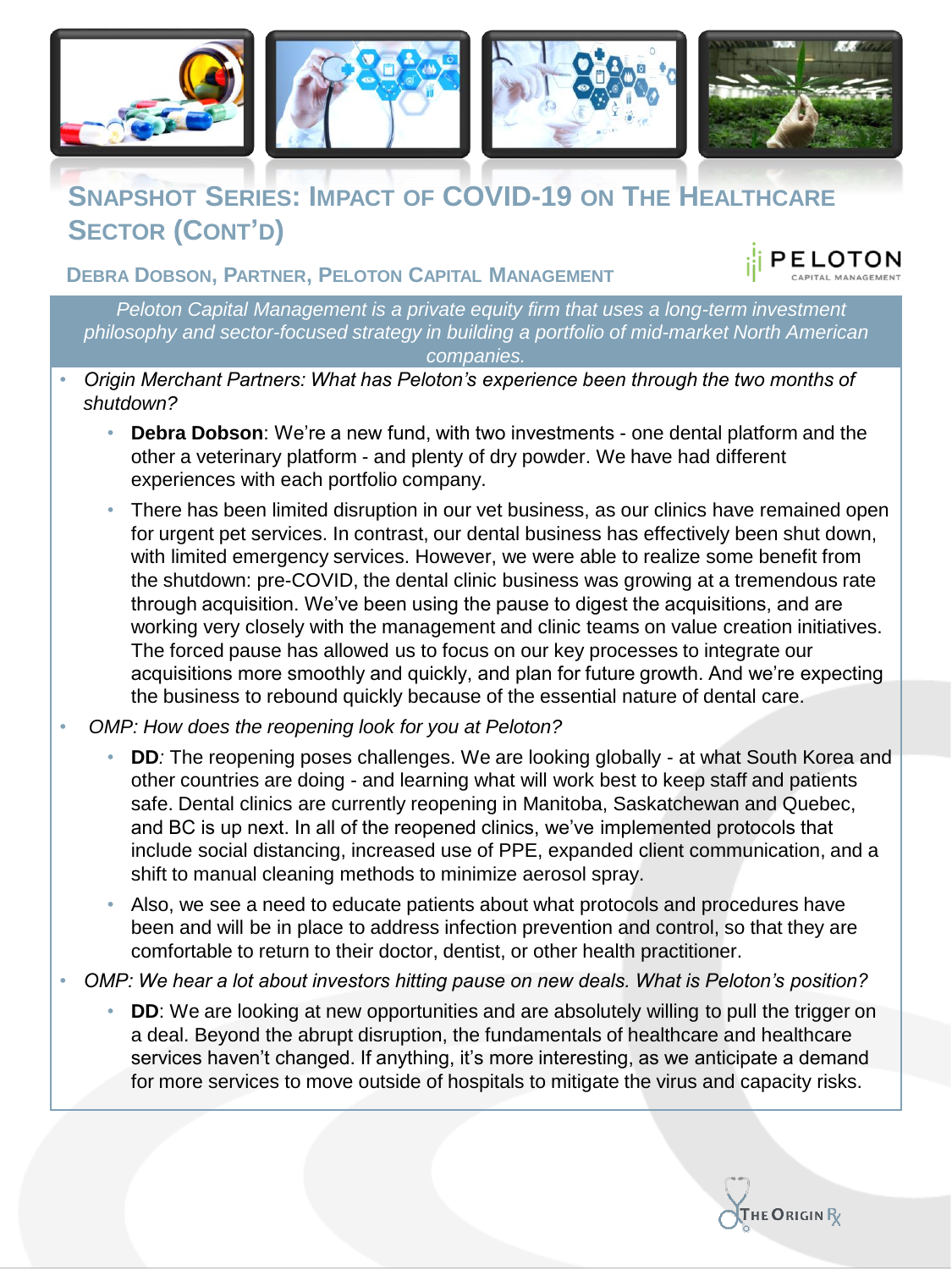

# **SNAPSHOT SERIES: IMPACT OF COVID-19 ON THE HEALTHCARE SECTOR (CONT'D)**

**ALY CHAMPSI, MANAGING DIRECTOR, DW HEALTHCARE PARTNERS**



*DW Healthcare Partners is a private equity firm focused exclusively on the healthcare industry. The firm manages over \$1.4 billion in committed capital and invests in leading healthcare companies with proven management teams.*

• *Origin Merchant Partners: How has DWHP fared through the shutdown?*

- **Aly Champsi**: A couple of companies in our portfolio are actually thriving through the shutdown because of their rapid, creative adaptation. For example, we own the second largest provider of autism services in the state of California. In March, they quickly shifted home visits from face-to-face to telehealth, providing a seamless transition for their families. This, in conjunction with the current school shutdown, gives families heightened flexibility in scheduling their appointments.
- Another portfolio company makes saliva tubes used for DNA tests, using a solution that keeps the DNA active until it gets to the lab. Working with select US labs, the company has adapted its product to provide COVID-19 testing on saliva, a method that can be scaled more easily than nasal swab testing.

• *OMP: How will things look in health care as we move towards the "new normal"?*

- **AC**: Within the healthcare sector, there are some things that won't change as we reopen:
- Many businesses in healthcare have been deemed essential services and continue to operate through the shutdown. But they've had to operate differently; for example, in the case of manufacturers, workers wear PPE on the plant floor, and shifts have been modified to facilitate social distancing. Those protocols aren't going away any time soon; they are here to stay until there is a vaccine.
- I believe we will also see continued, heightened use of telehealth.
- *OMP: Picking up on your last point, where do you see the biggest opportunities for telehealth?*
	- **AC**: I see significant opportunity in the mental health arena. The impact of quarantine has been very tough, and that will help drive increased focus and resources to addressing mental health issues. I expect to see the ramp up of mental health care delivery through telemedicine. This type of care lends itself to virtual delivery as the mental health professional doesn't need to be in physical contact with the patient to build rapport and provide ongoing treatment. That said, I also expect there will be broad, sustained use of virtual healthcare as most patients will want doctors' visits, where possible, by telehealth.

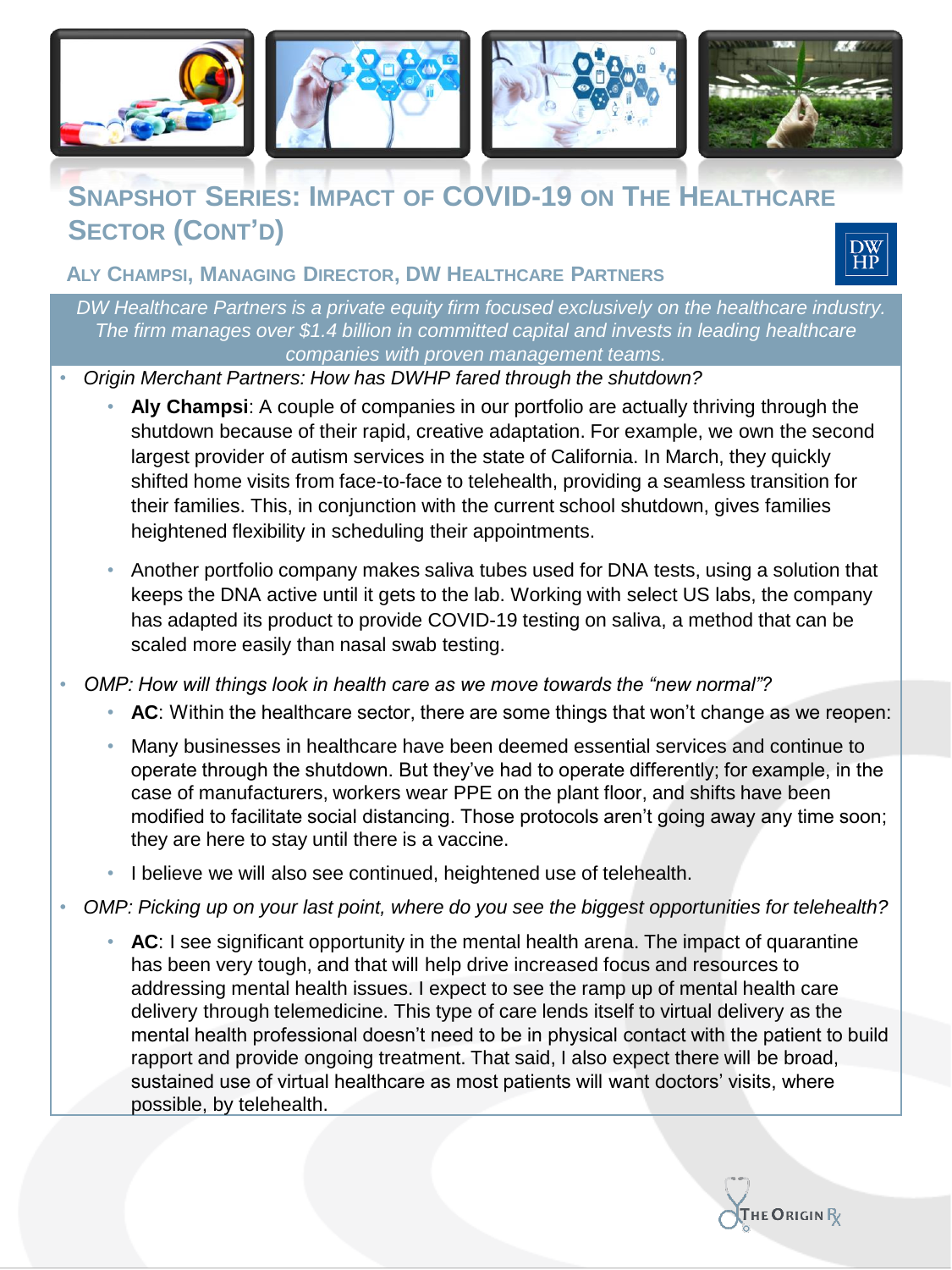

### **COVID-19 DEVELOPMENTS**

*WE SINCERELY APPRECIATE ALL THE EFFORTS OF THOSE WORKING IN HEALTHCARE TO HELP US GET THROUGH THIS*

#### **News Scan**

Healthcare news is dominated by C19, as enormous resources around the world are being mobilized to develop novel treatments, vaccines and technologies as well as repurposed treatments previously approved, in an attempt to manage and prevent C19 and future infectious disease outbreaks. Here are some highlights from Canada and around the world:

- On May 18<sup>th</sup>, Moderna, Inc. announced positive Phase 1 results for its mRNA vaccine to prevent C19 infection. One of a select few vaccine candidates currently being tested in humans, mRNA-1273 was administered to eight healthy volunteers and all developed neutralizing antibodies at levels comparable to that seen in natural infection. The experimental drug is on an expedited timetable, with Phase 2 in final ethics review for dose-ranging testing in hundreds of patients and Phase 3 planned for testing in tens of thousands of patients by July
- On May 12<sup>th</sup>, Health Canada authorized the first serological test to detect C19 specific antibodies. Italian **DiaSorin S.p.A** developed the LIASION test, which was also recently approved by the **Food and Drug Administration** ("**FDA**"). The test will be used in laboratories in an effort to better understand whether those infected with the virus are immune
- On May 3rd , **AbCellera Biologics Inc.** ("**AbCellera**")**,** a Vancouver-based antibody therapeutics company, announced a commitment of up to C\$176 million from the Canadian government's Strategic Innovation Fund to expand efforts related to the discovery of antibodies to treat C19. AbCellera's antibody discovery platform is being used to search blood samples of recovered patients to find antibodies to treat and prevent C19
- On May 1st, the **FDA** announced emergency use of **Gilead Sciences Inc.** ("**Gilead**") experimental drug Remdesivir for severely ill C19 patients, following preliminary results from a government-sponsored study that showed that the drug shortened the time to recovery by 31%, or about four days on average, for hospitalized C19 patients
- On April 14th , **Sanofi S.A.** ("**Sanofi**") announced a strategic alliance with **GlaxoSmithKline PLC** ("**GSK**") to develop a C19 vaccine and enable production on a massive scale. The companies expect to begin clinical trials on their vaccine in the second half of 2020, with successful results leading to a product available by the second half of 2021
- On April 10<sup>th</sup>, **Precision Biomonitoring Inc.** ("**Precision**"), an Ontario-based molecular detection tools provider, announced its partnership with **Shared Value Solutions Inc.**  ("**Shared**"), to bring its point-of-need C19 Go-Strips and rapid mobile detection device to Indigenous communities in northern Ontario. Currently, the delivery of C19 test results can take up to seven days in northern communities and even longer in more remote communities

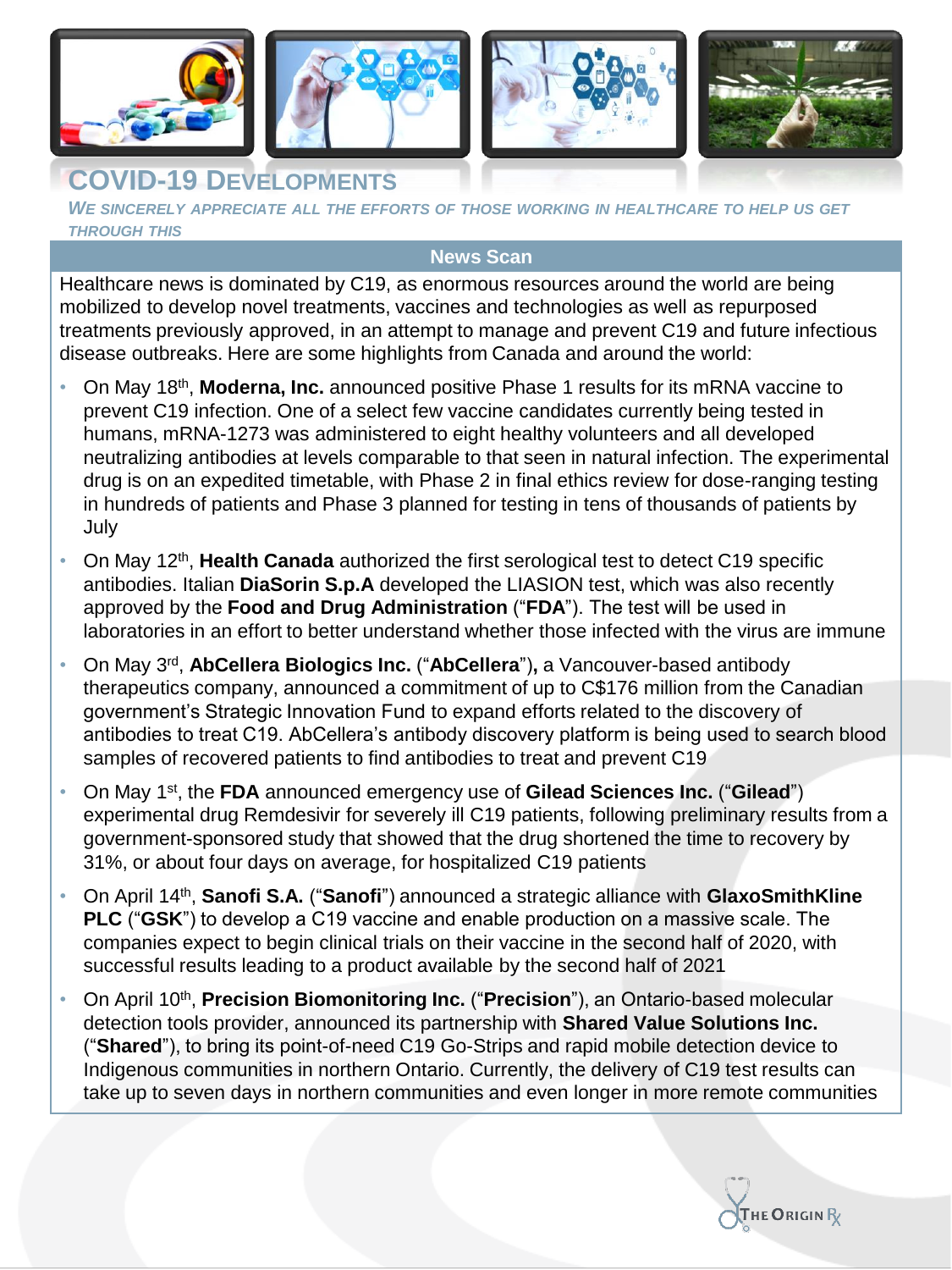

# **HEALTHCARE SERVICES**

#### **News Scan**

- On May 14th , **Centric Health Corp.** ("**Centric**") announced a bought deal financing for gross proceeds of C\$10 million by a syndicate led by **Beacon Securities Ltd**. Centric has granted the syndicate the option to purchase up to an additional C\$1.5 million of special warrants at any time up to 48 hours prior to the closing date of the offering. Centric intends to use the proceeds for working capital and general corporate purposes
	- **On May 13<sup>th</sup>, Centric** announced its intention to change its name to CareRx Corporation with the proposed trading symbol for its common shares on the TSX changed to "CRRX". The proposal has been approved by the Board of Directors and will be formally submitted to shareholders for consideration at Centric's annual shareholder meeting on June 18th , 2020
- On May 12th , **Encompass Health Corporation** ("**Encompass**"), an Alabama-based provider of integrated healthcare services, announced a public offering of US\$500 million of senior notes, through the re-opening of its 4.50% senior notes due 2028 and its 4.75% senior notes due 2030. Encompass offers facility-based and home-based patient care, and intends to use the proceeds to repay certain borrowings under its revolving credit facility and for other corporate purposes
- **•** On May 5<sup>th</sup>, WELL Health Technologies ("WELL") announced a bought deal financing for gross proceeds of C\$12.5 million. WELL intends to use the proceeds to fund M&A activity and general working capital purposes, continuing to leverage its position in the telehealth marketplace to complete accretive transactions
	- On May 4<sup>th</sup>, WELL completed the acquisition of MedBASE Software Inc. ("MedBASE") for C\$650,000. MedBASE provides Electronic Medical Record ("EMR") services to 61 medical clinics in Ontario

|                                               |               |            | <b>Key Indicators</b> |       |                     |       |              |  |
|-----------------------------------------------|---------------|------------|-----------------------|-------|---------------------|-------|--------------|--|
|                                               | <b>Market</b> |            | <b>TEV / Revenue</b>  |       | <b>TEV / EBITDA</b> |       | Price % of   |  |
| (in USD millions, unless otherwise indicated) | Cap           | <b>TEV</b> | 2020E                 | 2021E | 2020E               | 2021E | 52-Week High |  |
| Akumin Inc.                                   | 145.3         | 604.0      | 2.5x                  | 2.1x  | 11.1x               | 7.6x  | 76.2%        |  |
| New Look Vision Group Inc.                    | 300.0         | 511.2      | 2.9x                  | 2.2x  | 18.7x               | 10.6x | 78.9%        |  |
| WELL Health Technologies Corp.                | 256.6         | 259.1      | 8.7x                  | 6.4x  | neg                 | nmf   | 56.2%        |  |
| <b>CRH Medical Corporation</b>                | 128.5         | 231.4      | 2.9x                  | 1.8x  | 14.6x               | 6.6x  | 42.9%        |  |
| Centric Health Corporation                    | 70.2          | 113.6      | 0.9x                  | 0.8x  | 10.4x               | 8.2x  | 75.8%        |  |
| Average                                       |               |            | 3.6x                  | 2.7x  | 13.7x               | 8.3x  | 66.0%        |  |

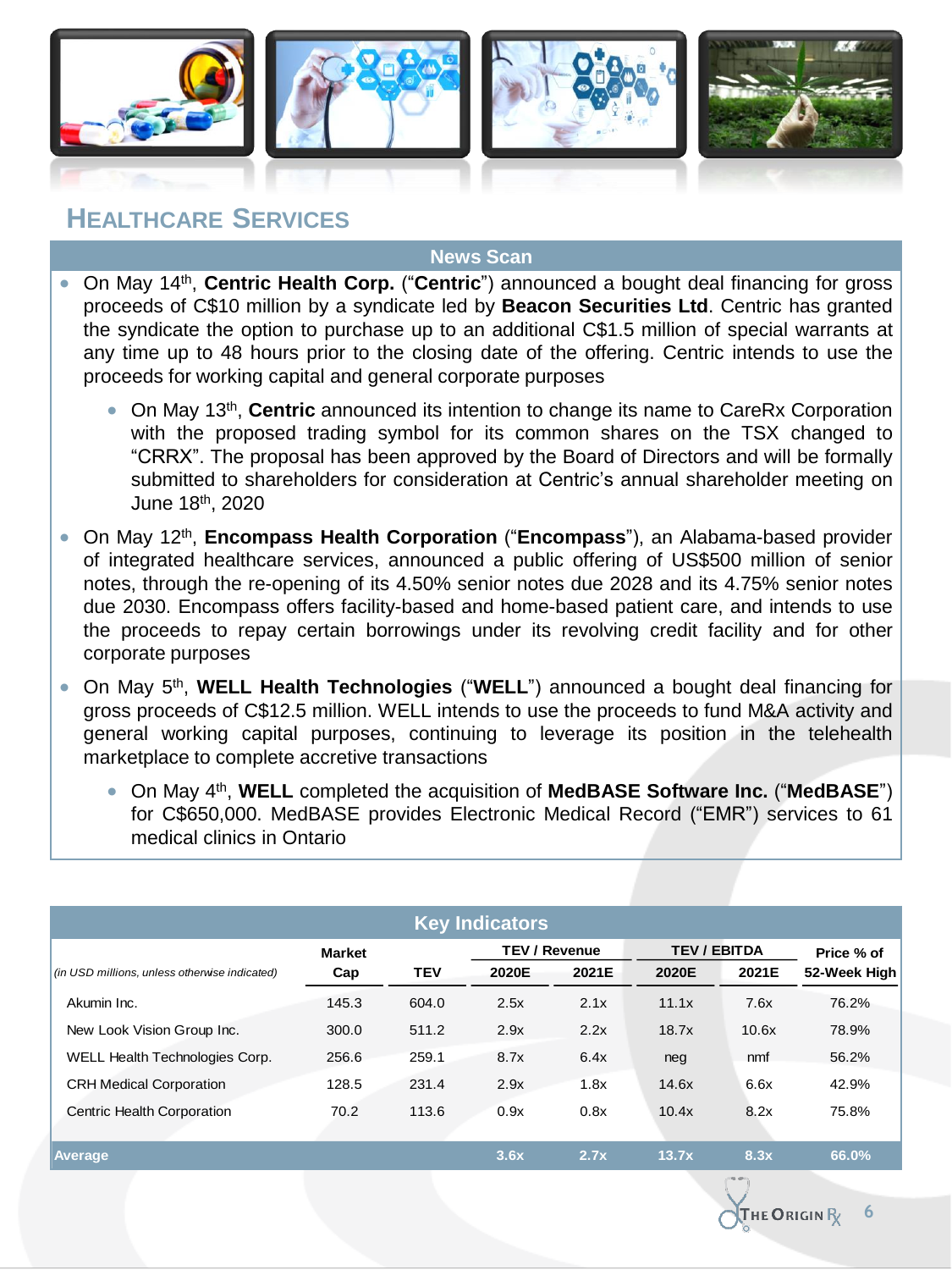

## **HEALTHCARE TECHNOLOGY**

#### **News Scan**

- On May 11th , **Carbon Health Medical Group Inc.** ("**Carbon**"), a San Francisco-based techenabled care provider, announced the completion of its Series B funding round extension, raising US\$26 million from existing investor **Data Collective Venture Capital LLC** ("**DCVC**"). Carbon intends to use the proceeds to offset the financial uncertainty that arises from the expansion of its operations during the COVID-19 pandemic. Currently, Carbon has expanded its virtual care services to ten states and plans to be in all 50 states by summer 2020
- On May 5<sup>th</sup>, **Babylon Health Inc.** ("**Babylon**"), a provider of a digital healthcare app for AIpowered diagnosis and video appointments out of the United Kingdom, announced a partnership with **Mount Sinai Health Partners** ("**MSHP**") to provide access to digital healthcare service to millions of New York residents. Babylon aims to take pressure off New York emergency rooms, doctors' offices and other medical services at a time when so many in the state are at capacity
- **•** On May 4<sup>th</sup>, **Change Healthcare Inc.** ("Change"), a provider of innovative enterprise healthcare solutions, announced the acquisition of **eRx Network LLC** ("**eRx**"), a Texas-based e-prescribing company, for US\$213 million. eRx helps pharmacies improve operational efficiency and optimize reimbursement. The acquisition price represents 3.2x eRx's LTM revenue of US\$67 million. The transaction supports Change's commitment to focus on and invest in core aspects of its business to fuel long-term growth and advance innovation
- **•** On April 20<sup>th</sup>, PocketHealth Inc. ("PocketHealth"), a Toronto-based platform provider of medical image management services, announced it had raised C\$9.2 million in financing led by **Radical Ventures Investments Inc.** ("**Radical**"). PocketHealth intends to use the proceeds to help accelerate its hiring and to meet significant increases in demand for the platform from patients and hospital networks in Canada and the U.S. To date, PocketHealth's platform is used by over 500 hospitals and clinics with over 150,000 patients

| <b>Key Indicators</b>                         |               |            |                      |       |                     |       |              |
|-----------------------------------------------|---------------|------------|----------------------|-------|---------------------|-------|--------------|
|                                               | <b>Market</b> |            | <b>TEV / Revenue</b> |       | <b>TEV / EBITDA</b> |       | Price % of   |
| (in USD millions, unless otherwise indicated) | Cap           | <b>TEV</b> | 2020E                | 2021E | 2020E               | 2021E | 52-Week High |
| Profound Medical Corp.                        | 203.4         | 161.1      | 24.2x                | 7.2x  | neg                 | neg   | 64.9%        |
| Hamilton Thorne Ltd.                          | 102.4         | 101.4      | 2.8x                 | 2.3x  | 15.6x               | 11.0x | 75.3%        |
| Vitalhub Corp.                                | 32.4          | 32.8       | 3.9x                 | 3.2x  | 26.4x               | 14.2x | 70.8%        |
| Neovasc Inc.                                  | 27.6          | 31.6       | 15.4x                | 3.0x  | na                  | na    | 30.6%        |
|                                               |               |            |                      |       |                     |       |              |
| <b>Average</b>                                |               |            | 11.6x                | 3.9x  | 21.0x               | 12.6x | 60.4%        |



**7**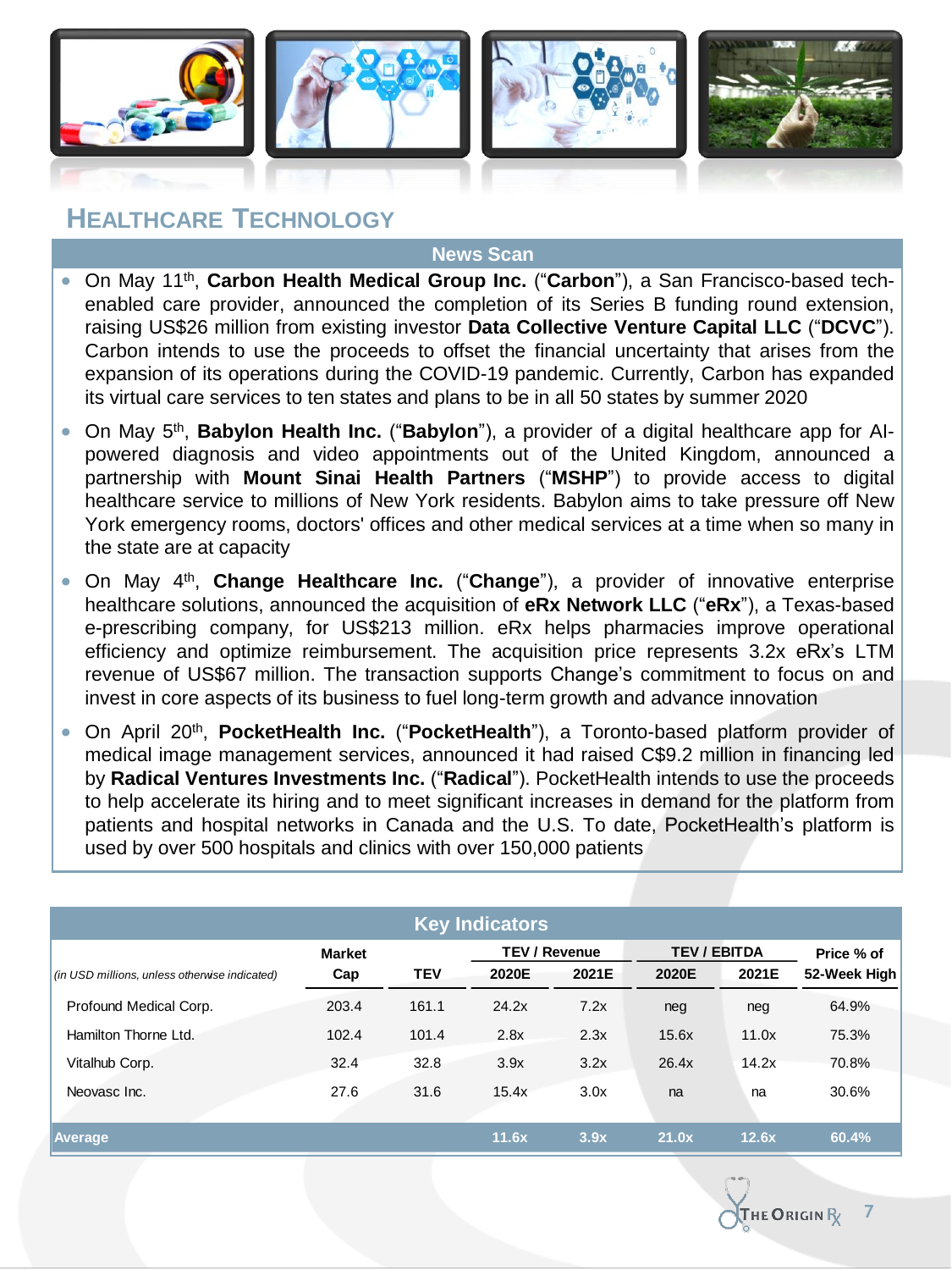

### **PHARMACEUTICALS**

#### **News Scan**

- **•** On May 6<sup>th</sup>, US small molecule drug developer PTC Therapeutics Inc. ("PTC") announced it has entered into an agreement to acquire **Censa Pharmaceuticals Inc.** ("**Censa**"), developing CNSA-001 (sepiapterin), a clinical-stage therapy for orphan metabolic diseases. PTC intends to take over the late-stage development of CNSA-001, ensuring availability to consumers in the near future
- **On May 5<sup>th</sup>, Alexion Pharmaceuticals ("Alexion"), an American developer of treatments for** rare diseases, announced the acquisition of **Portola Pharmaceuticals** ("**Portola**") for US\$1.2 billion. The acquisition will further diversify Alexion's neurology, critical care, and hematology portfolio with Andexxa having a high potential of becoming the global standard of care for patients experiencing life-threatening bleeds
- On May 4 th , **Adare Pharmaceuticals Inc.** ("**Adare**") announced the acquisition of **Orbis Biosciences Inc.** ("**Orbis**"), a pharmaceutical manufacturing technology company with precision drug delivery services for pharmaceutical, animal health and OTC markets. The acquisition of Orbis is expected to grow Adare's Pharmaceuticals Technologies business
- **•** On April 20<sup>th</sup>, Montreal-based Knight Therapeutics Inc. ("Knight") announced it had taken over commercial activities from **Debiopharm's** previous partner, **Allergan**, to obtain the exclusive rights to commercialize Trelstar in Canada. Trelstar is an agonist analogue of the natural gonadotropin-releasing hormone
	- Also on April 20<sup>th</sup>, Knight announced that Health Canada had approved IBSRELA for the treatment of irritable bowel syndrome associated with constipation in adults. The exclusive agreement with **Ardelyx Inc.** will enable Knight to distribute IBSRELA in Canada

| <b>Key Indicators</b>                         |                      |            |       |                               |                              |       |                            |  |  |
|-----------------------------------------------|----------------------|------------|-------|-------------------------------|------------------------------|-------|----------------------------|--|--|
| (in USD millions, unless otherwise indicated) | <b>Market</b><br>Cap | <b>TEV</b> | 2020E | <b>TEV / Revenue</b><br>2021E | <b>TEV / EBITDA</b><br>2020E | 2021E | Price % of<br>52-Week High |  |  |
| Bausch Health Companies Inc.                  | 5.583.4              | 29,170.4   | 3.6x  | 3.4x                          | 8.9x                         | 8.2x  | 49.2%                      |  |  |
| Knight Therapeutics Inc.                      | 721.5                | 545.7      | 3.1x  | 2.6x                          | 26.2x                        | 16.1x | 84.6%                      |  |  |
| HLS Therapeutics Inc.                         | 427.8                | 479.8      | 7.8x  | 6.4x                          | 18.1x                        | 15.4x | 73.3%                      |  |  |
| Theratechnologies Inc.                        | 156.2                | 175.9      | 2.4x  | 1.6x                          | 17.5x                        | 4.6x  | 35.8%                      |  |  |
| Average                                       |                      |            | 4.2x  | 3.5x                          | 17.7x                        | 11.1x | 60.7%                      |  |  |

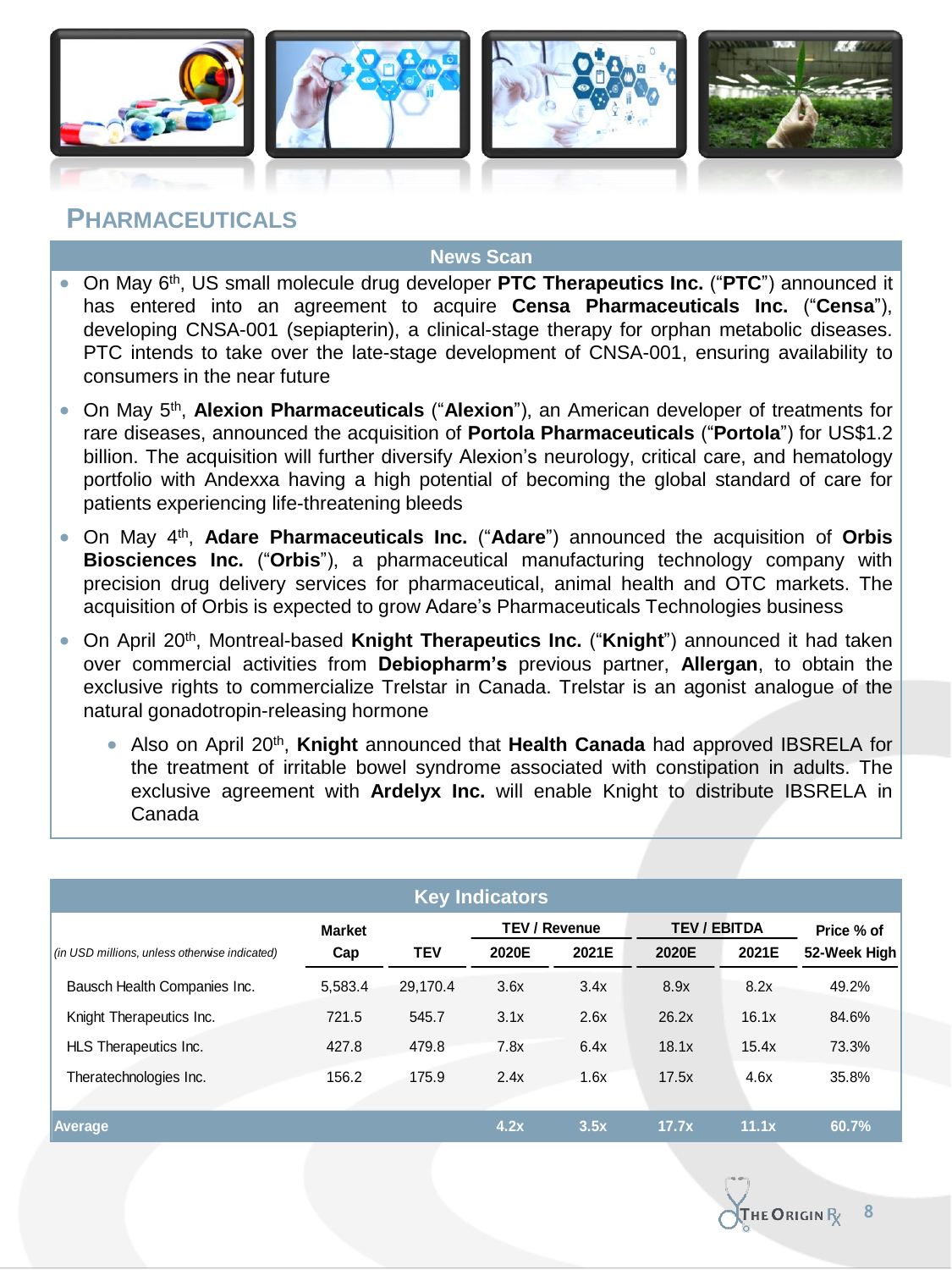

# **MARKET PERFORMANCE**



#### **Charting the Course**

- The TSX Index has declined 11.8% over the last 12 months, with continuing market volatility as the impact of economic shutdowns in response to COVID-19 and current re-openings are reflected in financial performance
- Our Healthcare Services Index continues to outperform the TSX over the last year, driven largely by **WELL Health**, posting a return of 345% from its share price one year ago
- Our Healthcare Tech Index has similarly outperformed the S&P/TSX due largely to the performance of **Profound Medical**, up approximately 86% over the year
- Our Pharma Index has underperformed the TSX over the past 12 months, with **HLS Therapeutics'** share price appreciation of about 17% offsetting performance of others



**9**